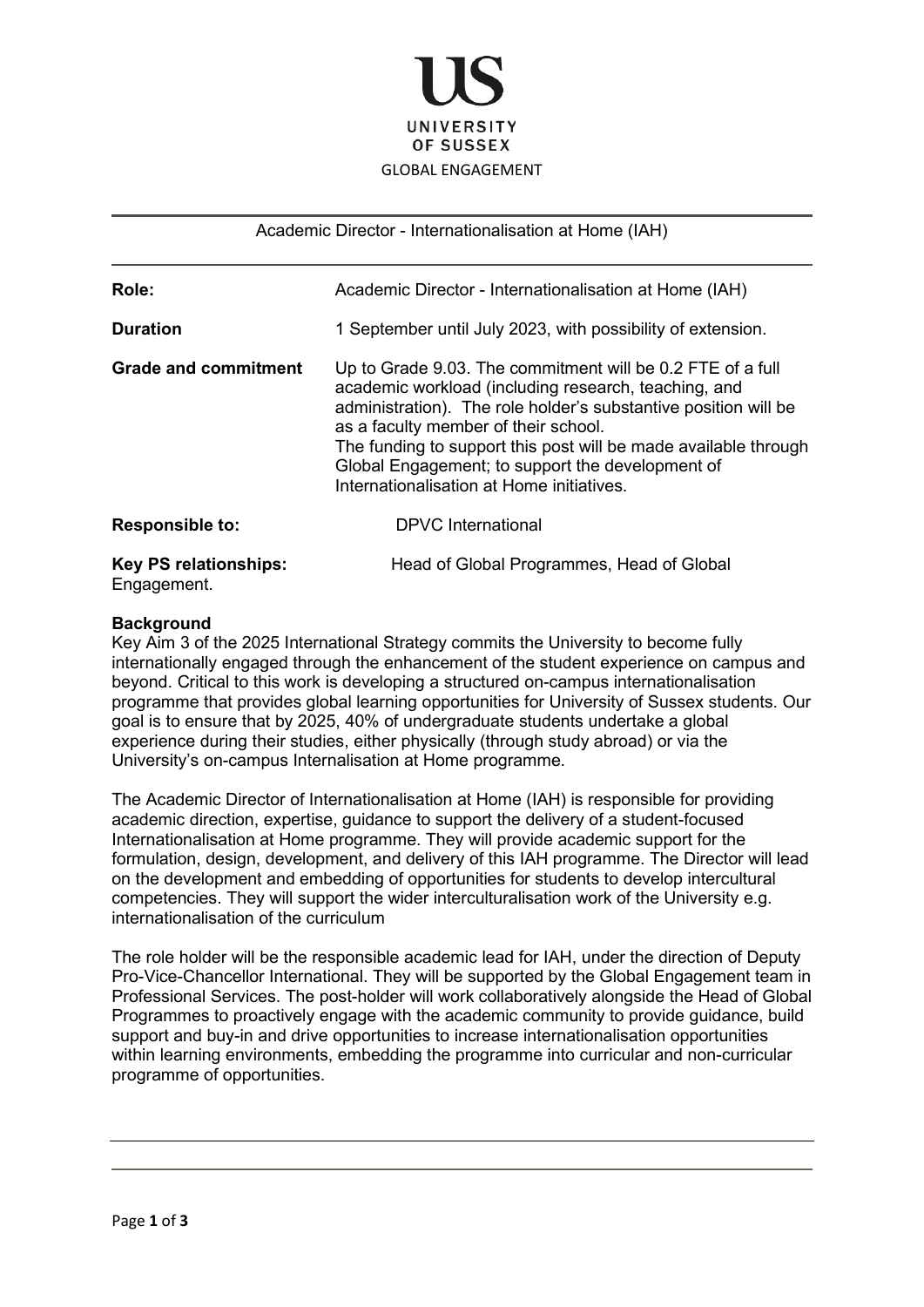

Academic Director - Internationalisation at Home (IAH)

## **Duties and Responsibilities**

- 1. **Virtual Exchange (VE)** A commitment to develop and implement 2-3 Virtual Exchange opportunities which would be part of the IAH programme, during academic year 22/23. At least one of these opportunities should be scalable and/or transferable across Schools and should include a structured Collaborative Online International Learning programme (COIL)
- 2. **Development of Internationalisation activities.** The post-holder will work with academic colleagues across Schools, the Global Engagement team and wider PS, to develop IAH opportunities within School learning environments. These may include:
	- Virtual partnership collaborations and experiences creating IAH opportunities with students, staff and academic colleagues from strategic international university partners.
	- Intercultural studies and language modules and electives (both online and on campus)
	- Virtual field courses and excursions.
- 3. **IAH monitoring, evaluation, award and recognition.** The role will ensure that all academic related activities which form part of the IAH programme will have sufficient and appropriate level of monitoring, evaluation, feedback and reporting inbuilt into development to measure effectiveness. For example, this may include the role and use of internal reporting mechanisms such as university records systems, and the Spirit of Sussex Award
- 4. **Technology Enhanced Learning for IAH programming.** The role will work collaboratively with Technology Enhanced Learning (e.g. Academic Development) to understand, support and facilitate the role of Technology Enhanced Learning within IAH. This will include assessment of IAH technology need and demand, levels of faculty expertise/knowledge when engaging with IAH and understanding opportunities and barriers to scalability within Schools.

## **Application and selection**

- 1. Applications and expressions of interest are open to all staff who have active interest in the work of Internationalisation at Home and the benefits it will provide to our students and wider University community, and staff who may already be actively involved in teaching, research or academic activities which have an Internationalisation at Home focus
- 2. Academic staff interested in discussing the post may wish to have an informal conversation with Richard Follett DPVC International [\(r.follett@sussex.ac.uk\)](mailto:r.follett@sussex.ac.uk).
- 3. Academic staff are welcome to put themselves forward for the position or can be nominated by their School or Department. However, all interested candidates must have the permission of Head of School/Dept as the role holder's substantive position will remain as a faculty member of their school (with 0.2 FTE of their substantive position backfilled through Global Engagement funding).